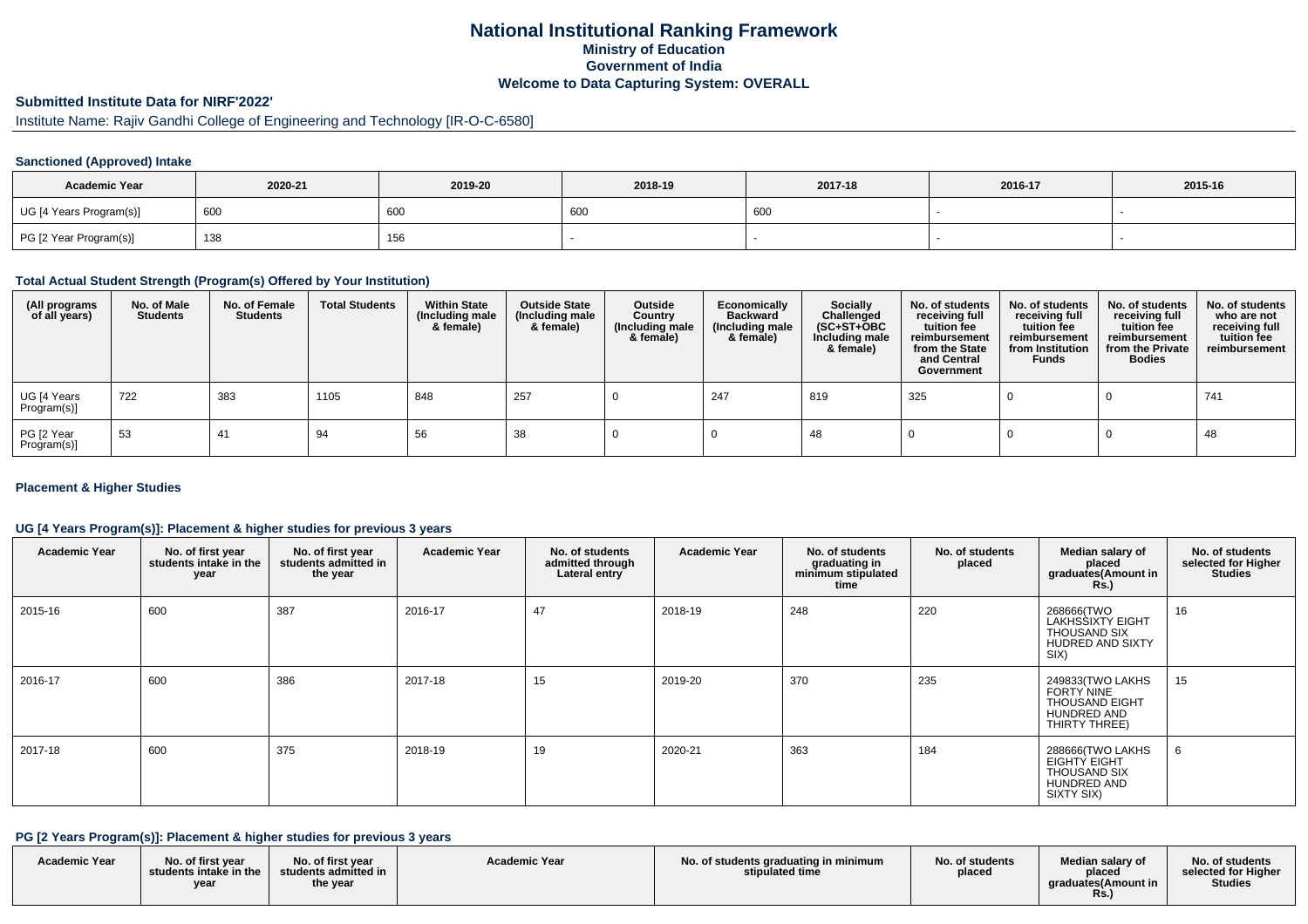| 2017-18 | 156 | 81 | 2018-19 | 69 | 19  | 354000(THREE<br>LAKHS FIFTY FOUR<br>THOUSAND) |  |
|---------|-----|----|---------|----|-----|-----------------------------------------------|--|
| 2018-19 | 156 | 74 | 2019-20 | 74 | -27 | 221000(TWO LAKHS<br>TWENTY ONE<br>THOUSAND)   |  |
| 2019-20 | 156 | 82 | 2020-21 | 74 | -21 | 256000(TWO LAKHS<br>FIFTY SIX<br>THOUSAND)    |  |

### **Ph.D Student Details**

| Ph.D (Student pursuing doctoral program till 2020-21 Students admitted in the academic year 2020-21 should not be entered here.) |                                                                                                                                  |                    |                       |  |  |  |
|----------------------------------------------------------------------------------------------------------------------------------|----------------------------------------------------------------------------------------------------------------------------------|--------------------|-----------------------|--|--|--|
|                                                                                                                                  |                                                                                                                                  |                    | <b>Total Students</b> |  |  |  |
| Full Time                                                                                                                        |                                                                                                                                  | 0                  |                       |  |  |  |
| Part Time                                                                                                                        |                                                                                                                                  | υ                  |                       |  |  |  |
|                                                                                                                                  | No. of Ph.D students graduated (including Integrated Ph.D)                                                                       |                    |                       |  |  |  |
|                                                                                                                                  | 2020-21                                                                                                                          | 2019-20<br>2018-19 |                       |  |  |  |
| Full Time                                                                                                                        |                                                                                                                                  |                    |                       |  |  |  |
| Part Time                                                                                                                        |                                                                                                                                  |                    |                       |  |  |  |
|                                                                                                                                  | PG (Student pursuing MD/MS/DNB program till 2020-21 Students admitted in the academic year 2021 - 22 should not be entered here) |                    |                       |  |  |  |
|                                                                                                                                  | Number of students pursuing PG (MD/MS/DNB) program                                                                               |                    | $\mathbf 0$           |  |  |  |
| No. of students Graduating in PG (MD/MS/DNB) program                                                                             |                                                                                                                                  |                    |                       |  |  |  |
| 2020-21                                                                                                                          | 2019-20<br>2018-19                                                                                                               |                    |                       |  |  |  |
| $\overline{0}$                                                                                                                   |                                                                                                                                  |                    |                       |  |  |  |

#### **Online Education**

| 1. Does all programs/courses were completed on time.                                                        |  | Yes                                                                            |                                                |  |  |
|-------------------------------------------------------------------------------------------------------------|--|--------------------------------------------------------------------------------|------------------------------------------------|--|--|
| 2. Measures taken to complete the syllabus of courses and programs.                                         |  | syllabus completed in stipulated time                                          |                                                |  |  |
| 3. The period of delay in completion of syllabus (in months).                                               |  |                                                                                |                                                |  |  |
| 4. The period of delay in conducting exams (in months).                                                     |  |                                                                                |                                                |  |  |
| <b>Portal Name</b><br>No. of students offered online courses which have credit<br>transferred to transcript |  | Total no, of online courses which have credit transferred<br>to the transcript | Total no. of credits transferred to transcript |  |  |
| Swayam                                                                                                      |  |                                                                                |                                                |  |  |
| 5. No. of courses developed and available online on Swayam platform by your institution faculty             |  |                                                                                |                                                |  |  |

## **Financial Resources: Utilised Amount for the Capital expenditure for previous 3 years**

| <b>Academic Year</b>                                                                                 | 2020-21                | 2019-20                | 2018-19                |  |  |  |  |
|------------------------------------------------------------------------------------------------------|------------------------|------------------------|------------------------|--|--|--|--|
|                                                                                                      | <b>Utilised Amount</b> | <b>Utilised Amount</b> | <b>Utilised Amount</b> |  |  |  |  |
| Annual Capital Expenditure on Academic Activities and Resources (excluding expenditure on buildings) |                        |                        |                        |  |  |  |  |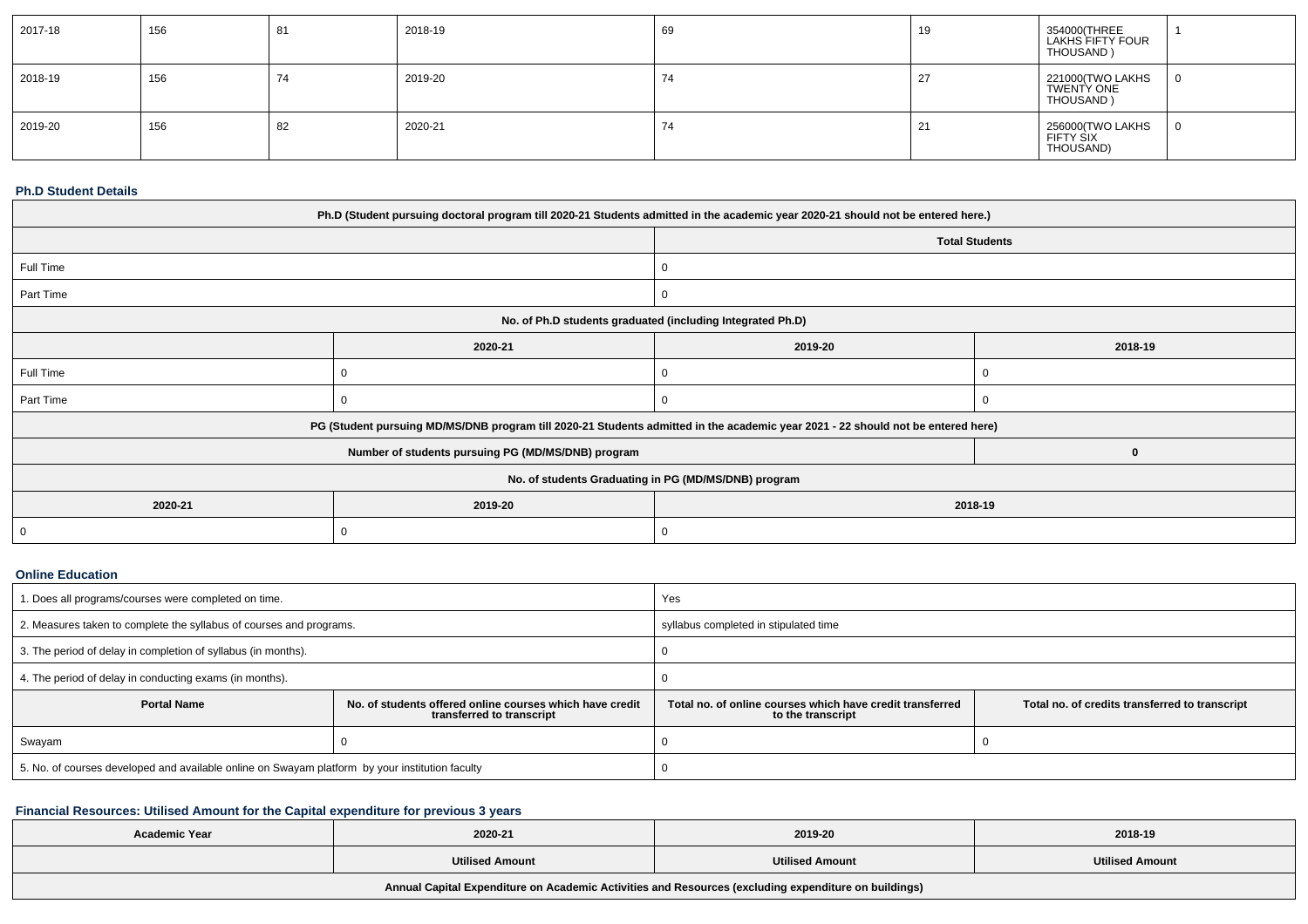| Library                                                    | 178298 (ONE LAKH SEVENTY EIGHT THOUSAND TWO | 457626 (FOUR LAKHS FIFTH SEVEN THOUSAND SIX                            | 160987 (ONE LAKH SIXTY THOUSAND NINE HUNDRED                    |
|------------------------------------------------------------|---------------------------------------------|------------------------------------------------------------------------|-----------------------------------------------------------------|
|                                                            | HUNDRÉD AND NINETY EIGHT)                   | HUNDRED AND TWENTY SIX)                                                | AND EIGHTY SEVEN)                                               |
| New Equipment for Laboratories                             | 0 (ZERO)                                    | 946450 (NINE LAKHS FORTY SIX THOUSAND FOUR<br>HUNDRED AND FIFTY)       | 211312 (TWO LAKHS ELEVEN THOUSAND THREE<br>HUNDRÉD AND TWELVE)  |
| <b>Engineering Workshops</b>                               | $0$ (ZERO)                                  | 387830 (THREE LAKHS EIGHTY SEVEN THOUSAND EIGHT<br>HUNDRED AND THIRTY) | 202489 (TWO LAKHS TWO THOUSAND FOUR HUNDRED<br>AND EIGHTY NINE) |
| Other expenditure on creation of Capital Assets (excluding | 10600 (TEN THUSAND SIX HUNDRED)             | 35510 (THIRTY FIVE THOUSAND FIVE HUNDRED AND                           | 44512 (FORTY FOUR THOUSAND FIVE HUNDRED AND                     |
| expenditure on Land and Building)                          |                                             | TEN)                                                                   | <b>TWELVE</b>                                                   |

### **Financial Resources: Utilised Amount for the Operational expenditure for previous 3 years**

| <b>Academic Year</b><br>2020-21                                                                                                                                                                |                                                                                    | 2019-20                                                                                     | 2018-19                                                                               |  |  |  |  |
|------------------------------------------------------------------------------------------------------------------------------------------------------------------------------------------------|------------------------------------------------------------------------------------|---------------------------------------------------------------------------------------------|---------------------------------------------------------------------------------------|--|--|--|--|
|                                                                                                                                                                                                | <b>Utilised Amount</b>                                                             | <b>Utilised Amount</b>                                                                      | <b>Utilised Amount</b>                                                                |  |  |  |  |
| <b>Annual Operational Expenditure</b>                                                                                                                                                          |                                                                                    |                                                                                             |                                                                                       |  |  |  |  |
| Salaries (Teaching and Non Teaching staff)                                                                                                                                                     | 43118360 (FOUR CRORE THIRTY ONE LAKHS EGHTEEN<br>THOUSAND THREE HUNDRED AND SIXTY) | 55830194 (FIVE CRORE FIFTY EIGHT LAKHS THIRTY<br>THOUSAND ONE HUNDRED AND NINETY FOUR )     | 54034125 (FIVE CRORE FORTY LAKHS THIRTY FOUR<br>THOUSAND ONE HUNDRED AND TWENTY FIVE) |  |  |  |  |
| Maintenance of Academic Infrastructure or consumables and<br>other running expenditures(excluding maintenance of hostels<br>and allied services, rent of the building, depreciation cost, etc) | 8971324 (EIGHTY NINE LAKHS SEVENTY ONE THOUSAND<br>THREE HUNDRED AND TWENTY FOUR ) | 36918879 (THREE CRORE SIXTY NINE LAKHS EIGHTEEN<br>THOUSAND EIGHT HUNDRED AND SEVENTY NINE) | 22912530 (TWO CRORE TWENTY NINE LAKHS TWELVE<br>THOUSAND FIVE HUNDRED AND THIRTY)     |  |  |  |  |
| Seminars/Conferences/Workshops                                                                                                                                                                 | $0$ (ZERO)                                                                         | $0$ (ZERO)                                                                                  | $0$ (ZERO)                                                                            |  |  |  |  |

#### **IPR**

| Calendar year            | 2020 | 2019 | 2018 |
|--------------------------|------|------|------|
| No. of Patents Published |      |      |      |
| No. of Patents Granted   |      |      |      |

### **Sponsored Research Details**

| <b>Financial Year</b>                    | 2020-21 | 2019-20 | 2018-19 |
|------------------------------------------|---------|---------|---------|
| Total no. of Sponsored Projects          |         |         |         |
| Total no. of Funding Agencies            |         |         |         |
| Total Amount Received (Amount in Rupees) |         |         |         |
| Amount Received in Words                 | Zero    | Zero    | Zero    |

### **Consultancy Project Details**

| <b>Financial Year</b>                    | 2020-21 | 2019-20 | 2018-19 |
|------------------------------------------|---------|---------|---------|
| Total no. of Consultancy Projects        |         |         |         |
| Total no. of Client Organizations        |         |         |         |
| Total Amount Received (Amount in Rupees) |         |         |         |
| Amount Received in Words                 | Zero    | Zero    | Zero    |

### **Executive Development Program/Management Development Programs**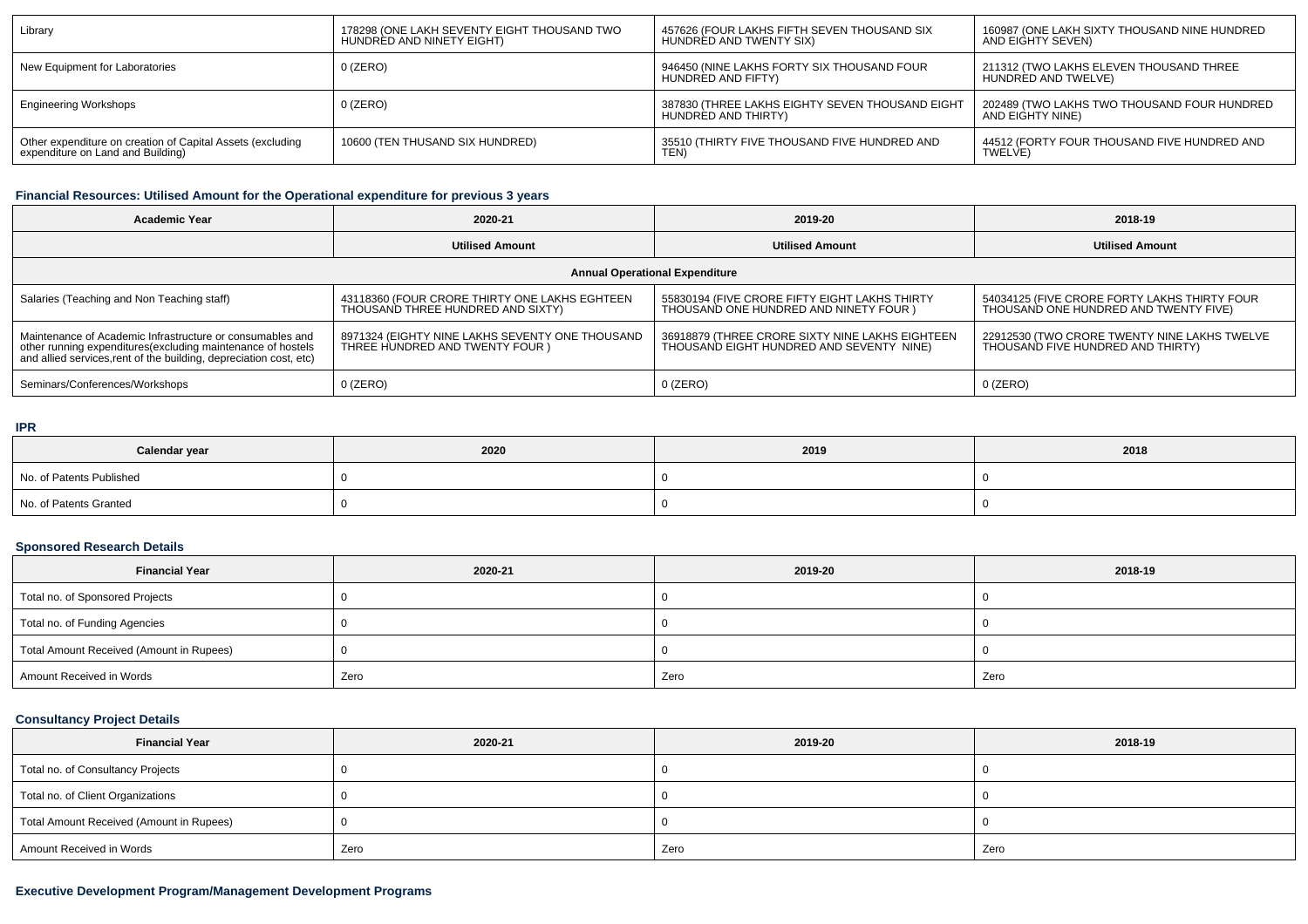| <b>Financial Year</b>                                                             | 2020-21 | 2019-20 | 2018-19 |
|-----------------------------------------------------------------------------------|---------|---------|---------|
| Total no. of Executive Development Programs/ Management<br>Development Programs   | 0       |         |         |
| Total no. of Participants                                                         |         |         |         |
| Total Annual Earnings (Amount in Rupees)(Excluding Lodging<br>& Boarding Charges) | 0       |         |         |
| Total Annual Earnings in Words                                                    | Zero    | Zero    | Zero    |

### **PCS Facilities: Facilities of physically challenged students**

| 1. Do your institution buildings have Lifts/Ramps?                                                                                                         | Yes, more than 80% of the buildings |
|------------------------------------------------------------------------------------------------------------------------------------------------------------|-------------------------------------|
| 2. Do your institution have provision for walking aids, including wheelchairs and transportation from one building to another for<br>handicapped students? | No                                  |
| 3. Do your institution buildings have specially designed toilets for handicapped students?                                                                 | Yes, less than 40% of the buildings |

#### **Accreditation**

### **NBA Accreditation**

| 1. Does vour institute have a valid NBA Accreditation?<br>NC |  |
|--------------------------------------------------------------|--|
|--------------------------------------------------------------|--|

### **NAAC Accreditation**

| 1. Does your institute have a valid NAAC Accreditation? | YES        |             |
|---------------------------------------------------------|------------|-------------|
| <b>Valid from</b>                                       | Valid upto | <b>CGPA</b> |
| 27-11-2017                                              | 26-11-2022 | 3.05        |

### **Faculty Details**

| Srno           | Name                                   | Age | Designation                                         | Gender | Qualification | <b>Experience (In</b><br>Months) | <b>Currently working</b><br>with institution? | <b>Joining Date</b> | <b>Leaving Date</b>      | <b>Association type</b> |
|----------------|----------------------------------------|-----|-----------------------------------------------------|--------|---------------|----------------------------------|-----------------------------------------------|---------------------|--------------------------|-------------------------|
|                | Dr A MARIA JAYA<br>PRAKASH             | 50  | Professor                                           | Male   | Ph.D          | 324                              | Yes                                           | 04-07-2001          | $\sim$                   | Regular                 |
| $\overline{2}$ | Dr A MURUGAN                           | 45  | Professor                                           | Male   | Ph.D          | 240                              | Yes                                           | 06-09-2019          | $\sim$                   | Regular                 |
| 3              | Dr B SHOBA                             | 40  | <b>Assistant Professor</b>                          | Female | Ph.D          | 193                              | Yes                                           | 02-07-2003          | $\sim$                   | Regular                 |
| $\overline{4}$ | Dr E<br><b>VIJAYAKRISHNA</b><br>RAPAKA | 50  | Dean / Principal /<br>Director / Vice<br>Chancellor | Male   | Ph.D          | 312                              | Yes                                           | 04-07-2016          | $\overline{\phantom{a}}$ | Regular                 |
| 5              | DR GEETHA P                            | 40  | Associate Professor                                 | Female | Ph.D          | 182                              | Yes                                           | 02-01-2007          | $\overline{\phantom{a}}$ | Regular                 |
| 6              | Dr HEMAMALINI V                        | 38  | <b>Assistant Professor</b>                          | Female | Ph.D          | 204                              | No                                            | 14-07-2004          | 03-11-2020               | Regular                 |
|                | Dr I D SOUBACHE                        | 43  | Associate Professor                                 | Male   | Ph.D          | 230                              | Yes                                           | 03-10-2019          | $\sim$                   | Regular                 |
| 8              | Dr I SUNDARI                           | 52  | <b>Assistant Professor</b>                          | Female | Ph.D          | 283                              | Yes                                           | 08-01-2001          | $\sim$                   | Regular                 |
| 9              | Dr JAYAPRAKASH                         | 47  | Professor                                           | Male   | Ph.D          | 279                              | Yes                                           | 02-08-2004          | $\sim$                   | Regular                 |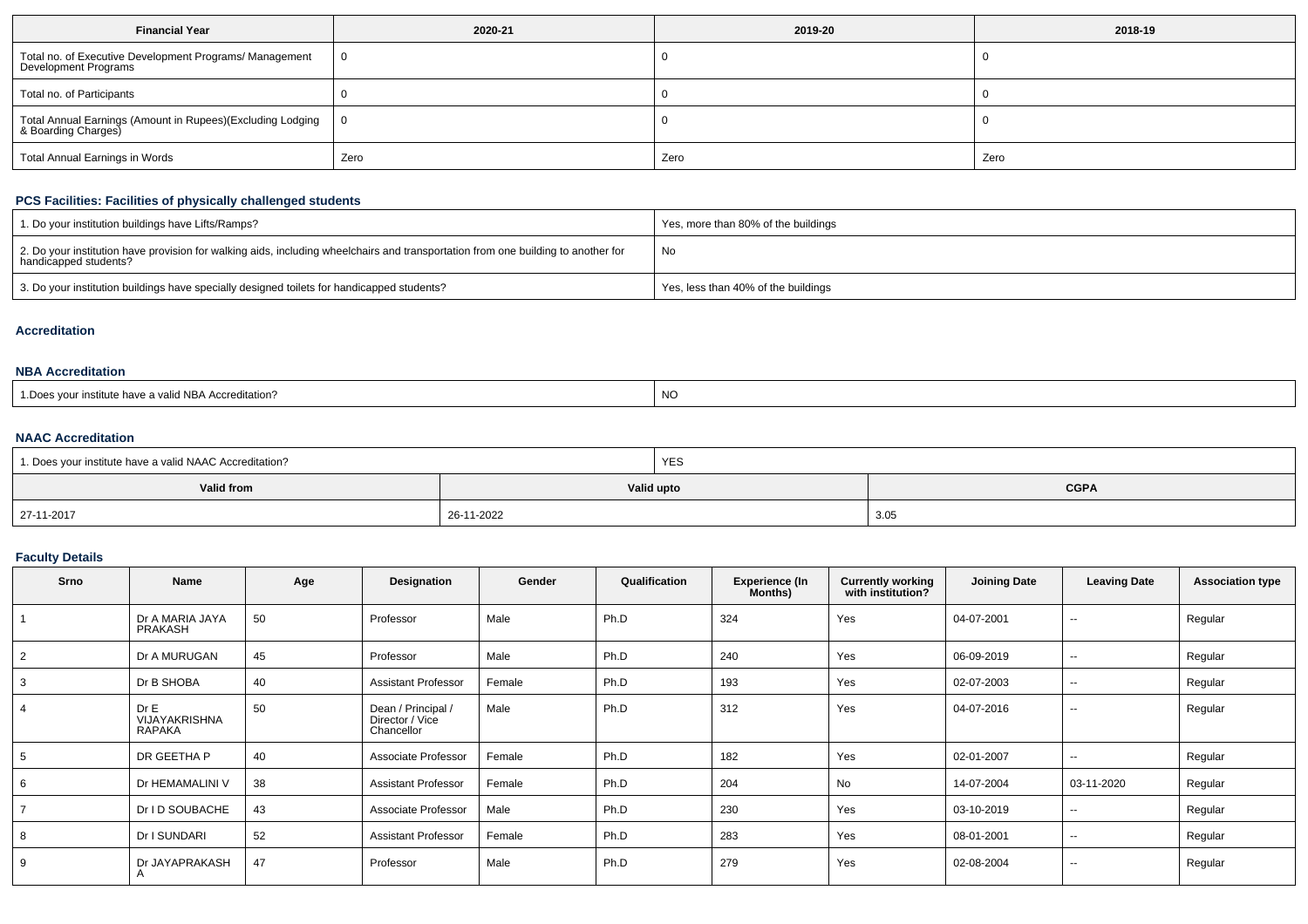| 10 | DR<br>JAYASUBRAMANIY<br>AN                   | 32 | <b>Assistant Professor</b> | Male   | Ph.D    | 44  | Yes | 19-12-2016 | $\overline{\phantom{a}}$ | Regular |
|----|----------------------------------------------|----|----------------------------|--------|---------|-----|-----|------------|--------------------------|---------|
| 11 | Dr K AYYAPPAN                                | 54 | Professor                  | Male   | Ph.D    | 360 | Yes | 02-07-2006 | $\sim$                   | Regular |
| 12 | DR K GOWRI<br><b>SHANKAR</b>                 | 41 | Associate Professor        | Male   | Ph.D    | 205 | Yes | 16-06-2015 | ⊷.                       | Regular |
| 13 | Dr K RAJKIRAN                                | 33 | <b>Assistant Professor</b> | Male   | Ph.D    | 30  | No  | 29-07-2013 | 17-08-2019               | Regular |
| 14 | DR<br>MURALIDHARAN P                         | 51 | Professor                  | Male   | Ph.D    | 130 | Yes | 17-09-2010 | $\overline{\phantom{a}}$ | Regular |
| 15 | Dr N<br>MOGANARANGAN                         | 43 | Associate Professor        | Male   | Ph.D    | 218 | Yes | 20-03-2007 | $\overline{\phantom{a}}$ | Regular |
| 16 | Dr P ELAVARASAN                              | 35 | Associate Professor        | Male   | Ph.D    | 145 | Yes | 22-06-2009 | $\overline{\phantom{a}}$ | Regular |
| 17 | Dr R G SURESH<br><b>KUMAR</b>                | 44 | <b>Assistant Professor</b> | Male   | Ph.D    | 172 | Yes | 26-03-2012 | --                       | Regular |
| 18 | DR RAMESHE B                                 | 47 | Associate Professor        | Male   | Ph.D    | 263 | Yes | 04-07-2007 | $\overline{\phantom{a}}$ | Regular |
| 19 | Dr RENUKA DEVI K<br>B                        | 45 | Professor                  | Female | Ph.D    | 267 | Yes | 01-11-2000 | --                       | Regular |
| 20 | Dr S<br>THAMIZHARASAN                        | 39 | <b>Assistant Professor</b> | Male   | Ph.D    | 195 | Yes | 08-08-2007 | --                       | Regular |
| 21 | Dr S<br><b>UDHAYASHREE</b>                   | 55 | <b>Assistant Professor</b> | Female | Ph.D    | 328 | No  | 11-06-2007 | 31-08-2020               | Regular |
| 22 | DR<br>SAMBATHKUMAR<br>B                      | 42 | <b>Assistant Professor</b> | Male   | Ph.D    | 223 | Yes | 28-03-2007 | -−                       | Regular |
| 23 | Dr SHANTHA<br><b>KUMARIK</b>                 | 42 | Associate Professor        | Female | Ph.D    | 192 | Yes | 08-03-2015 | ⊷.                       | Regular |
| 24 | Dr SRINIVASSAN A                             | 47 | Professor                  | Male   | Ph.D    | 286 | Yes | 22-10-1999 | --                       | Regular |
| 25 | Dr TERRANCE<br><b>FREDERICK</b><br>FERNANDEZ | 36 | Associate Professor        | Male   | Ph.D    | 84  | No  | 02-08-2014 | 13-01-2021               | Regular |
| 26 | Dr V DEVARAJAN                               | 36 | <b>Assistant Professor</b> | Male   | Ph.D    | 156 | No  | 31-01-2020 | 17-11-2020               | Regular |
| 27 | DR V<br>RADJAGOPAL                           | 45 | Other                      | Male   | Ph.D    | 183 | Yes | 19-02-2007 | -−                       | Regular |
| 28 | Dr VIJAYALAKSHMI<br>S.                       | 48 | <b>Assistant Professor</b> | Female | M.Tech  | 252 | Yes | 06-12-2017 | -−                       | Regular |
| 29 | Mr A ALEXANDER                               | 35 | <b>Assistant Professor</b> | Male   | M.Tech  | 109 | Yes | 05-12-2011 | --                       | Regular |
| 30 | Mr A KANNAN                                  | 42 | <b>Assistant Professor</b> | Male   | M.E.    | 235 | Yes | 03-12-2008 | $\sim$                   | Regular |
| 31 | Mr A KUMARESAN                               | 28 | <b>Assistant Professor</b> | Male   | M.E.    | 31  | Yes | 16-11-2017 | $\overline{\phantom{a}}$ | Regular |
| 32 | MR AROKIARAJ P                               | 32 | <b>Assistant Professor</b> | Male   | M. Phil | 87  | Yes | 12-08-2013 | ₩,                       | Regular |
| 33 | Mr B<br><b>BALASUNDARAM</b>                  | 33 | <b>Assistant Professor</b> | Male   | M.Tech  | 126 | Yes | 08-07-2015 | $\sim$                   | Regular |
| 34 | Mr B PAVANAN                                 | 28 | <b>Assistant Professor</b> | Male   | M.Tech  | 51  | Yes | 23-06-2017 | $\overline{\phantom{a}}$ | Regular |
| 35 | Mr B PORSELVAN                               | 27 | <b>Assistant Professor</b> | Male   | M.Tech  | 51  | Yes | 28-06-2017 | ⊷.                       | Regular |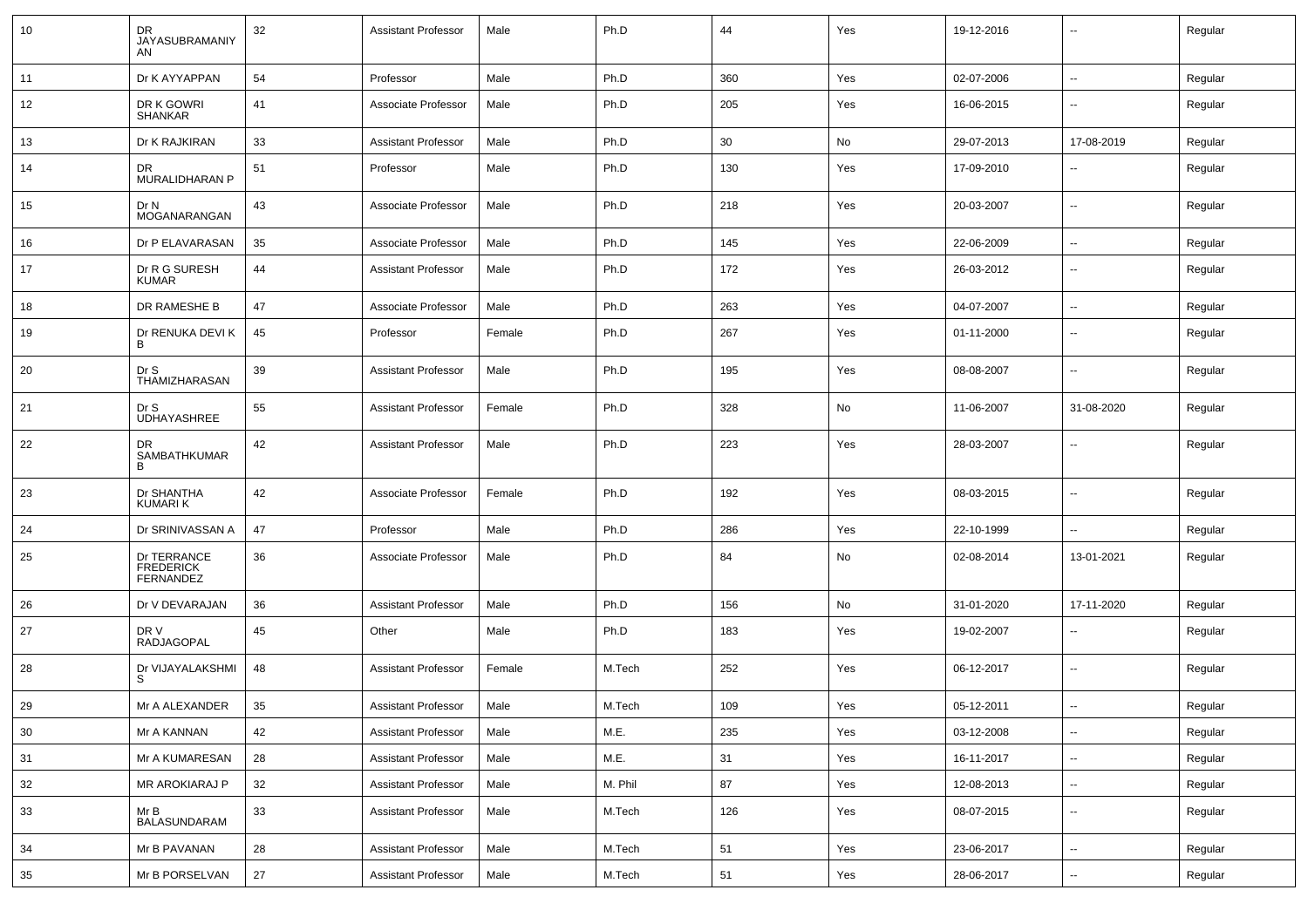| 36 | Mr B SADISH                  | 30     | <b>Assistant Professor</b> | Male | M.Tech  | 85           | Yes | 28-06-2017 | Ξ.                       | Regular |
|----|------------------------------|--------|----------------------------|------|---------|--------------|-----|------------|--------------------------|---------|
| 37 | Mr B<br>VIVEKANANTHAN        | 26     | <b>Assistant Professor</b> | Male | M.Tech  | $\mathbf{1}$ | No  | 26-04-2021 | 29-09-2021               | Regular |
| 38 | Mr C JAYARAJ                 | 41     | <b>Assistant Professor</b> | Male | M.E.    | 110          | Yes | 23-06-2014 | $\sim$                   | Regular |
| 39 | Mr C S<br>THIRUMAVALAVAN     | 30     | <b>Assistant Professor</b> | Male | M.E.    | 110          | Yes | 28-08-2014 | ⊷.                       | Regular |
| 40 | Mr D MURUGAN                 | 47     | <b>Assistant Professor</b> | Male | M.E.    | 283          | Yes | 23-05-2011 | Ξ.                       | Regular |
| 41 | Mr D<br>NAGASUNDARAM         | 31     | <b>Assistant Professor</b> | Male | M.E.    | 63           | Yes | 29-08-2017 | $\overline{\phantom{a}}$ | Regular |
| 42 | Mr G RAJA                    | 37     | <b>Assistant Professor</b> | Male | M.Tech  | 144          | Yes | 16-11-2017 | $\overline{\phantom{a}}$ | Regular |
| 43 | Mr J<br>SATHISKUMAR          | 35     | <b>Assistant Professor</b> | Male | M.E.    | 132          | Yes | 02-07-2012 | --                       | Regular |
| 44 | Mr J<br><b>VINOTHKUMAR</b>   | 37     | <b>Assistant Professor</b> | Male | M.Tech  | 162          | Yes | 18-01-2011 | $\overline{\phantom{a}}$ | Regular |
| 45 | Mr JAYANT P<br><b>PAWAR</b>  | 48     | Associate Professor        | Male | M.E.    | 324          | Yes | 21-08-2019 | -−                       | Regular |
| 46 | MR JAYASILAN P               | 42     | Associate Professor        | Male | M. Phil | 231          | No  | 15-06-2015 | 05-02-2021               | Regular |
| 47 | MR K<br>BALAJANAGARAM<br>AN  | 42     | Other                      | Male | M. Phil | 205          | Yes | 03-01-2006 |                          | Regular |
| 48 | Mr K KALIANA<br>PRAGASH      | 39     | <b>Assistant Professor</b> | Male | M.Tech  | 192          | Yes | 02-12-2019 | --                       | Regular |
| 49 | Mr K MUKUNDAN                | 39     | <b>Assistant Professor</b> | Male | M.E.    | 141          | Yes | 31-10-2009 | $\overline{\phantom{a}}$ | Regular |
| 50 | Mr K<br>RAJESHKUMAR          | 29     | <b>Assistant Professor</b> | Male | M.E.    | 59           | Yes | 08-08-2016 | $\overline{\phantom{a}}$ | Regular |
| 51 | Mr K SRIDHAR                 | 37     | <b>Assistant Professor</b> | Male | M.E.    | 108          | Yes | 20-06-2012 | $\overline{\phantom{a}}$ | Regular |
| 52 | Mr L ARUNJEEVA               | 33     | <b>Assistant Professor</b> | Male | M.Tech  | 109          | Yes | 16-06-2012 | $\sim$                   | Regular |
| 53 | Mr M KARMUGIL                | 28     | <b>Assistant Professor</b> | Male | M.Tech  | 43           | No  | 16-11-2017 | 21-12-2020               | Regular |
| 54 | Mr M PRADEEP                 | 30     | <b>Assistant Professor</b> | Male | M.E.    | 84           | Yes | 20-08-2014 | $\sim$                   | Regular |
| 55 | Mr M RAJESH<br><b>KUMAR</b>  | 35     | <b>Assistant Professor</b> | Male | M.Tech  | 129          | No  | 28-02-2019 | 02-12-2020               | Regular |
| 56 | Mr M<br>SABARIPRIYAN         | 27     | <b>Assistant Professor</b> | Male | M. Phil | 34           | Yes | 21-01-2019 | ⊷.                       | Regular |
| 57 | Mr M SRINIVASAN              | 46     | Assistant Professor        | Male | M.E.    | 223          | Yes | 15-09-2014 | ⊷.                       | Regular |
| 58 | Mr N PRADEEP<br>RAMAKRISHNAN | 41     | <b>Assistant Professor</b> | Male | M.E.    | 181          | Yes | 06-08-2014 | -−                       | Regular |
| 59 | Mr P KRIPAKARAN              | 36     | <b>Assistant Professor</b> | Male | M.Tech  | 155          | Yes | 17-06-2009 | $\sim$                   | Regular |
| 60 | Mr P TAMILSELVAN             | 38     | <b>Assistant Professor</b> | Male | M.Tech  | 157          | Yes | 11-06-2014 | Ξ.                       | Regular |
| 61 | Mr R ABISHEK                 | 27     | <b>Assistant Professor</b> | Male | M.E.    | 41           | Yes | 01-02-2018 | $\overline{\phantom{a}}$ | Regular |
| 62 | Mr R DINESH<br>KUMAR         | 35     | <b>Assistant Professor</b> | Male | M.Tech  | 126          | Yes | 04-12-2019 | $\sim$                   | Regular |
| 63 | Mr R DINESHBABU              | $36\,$ | <b>Assistant Professor</b> | Male | M.Tech  | 135          | Yes | 03-01-2018 | ₩,                       | Regular |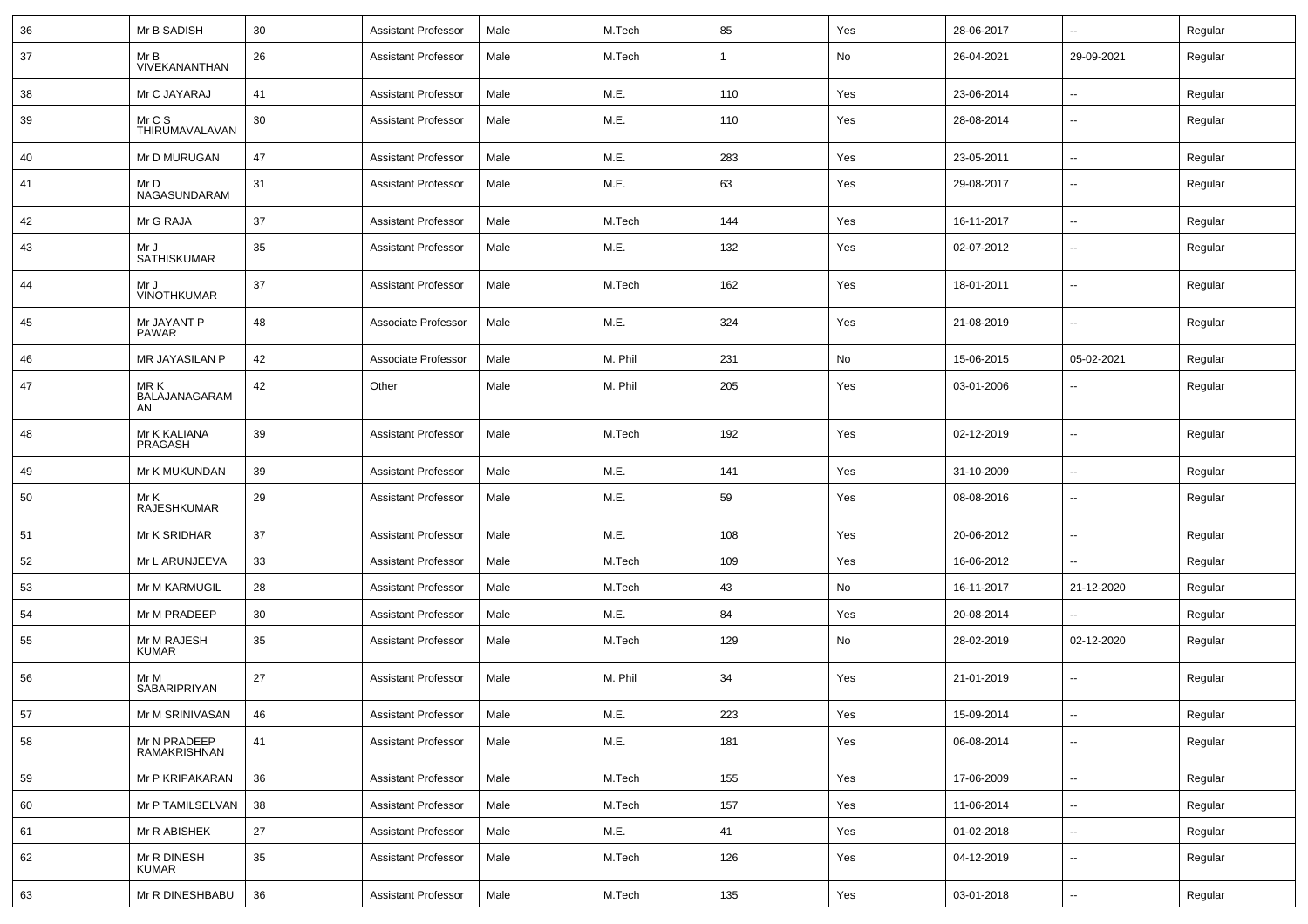| 64 | Mr R GOPI<br><b>KRISHNA</b>        | 39 | <b>Assistant Professor</b> | Male   | M.Tech  | 188 | Yes | 23-05-2011 | --                       | Regular |
|----|------------------------------------|----|----------------------------|--------|---------|-----|-----|------------|--------------------------|---------|
| 65 | MR R GOWTHAM<br><b>GOVIND RAJU</b> | 35 | <b>Assistant Professor</b> | Male   | M.Tech  | 119 | Yes | 16-11-2017 | $\sim$                   | Regular |
| 66 | Mr R PANDIYAN                      | 27 | <b>Assistant Professor</b> | Male   | M.E.    | 47  | Yes | 30-08-2017 | $\overline{\phantom{a}}$ | Regular |
| 67 | MR R PRABHU                        | 33 | <b>Assistant Professor</b> | Male   | M. Phil | 96  | Yes | 07-08-2017 | ۰.                       | Regular |
| 68 | Mr R SENTHIL<br><b>KUMAR</b>       | 44 | <b>Assistant Professor</b> | Male   | M.E.    | 221 | Yes | 17-02-2003 | --                       | Regular |
| 69 | Mr R VENKATESAN                    | 25 | <b>Assistant Professor</b> | Male   | M.Tech  | 24  | Yes | 17-06-2019 | $\sim$                   | Regular |
| 70 | Mr R VINOTH<br><b>KUMAR</b>        | 41 | <b>Assistant Professor</b> | Male   | M.E.    | 230 | Yes | 14-07-2004 | --                       | Regular |
| 71 | Mr S ARAVIND<br><b>KUMARAN</b>     | 27 | <b>Assistant Professor</b> | Male   | M.Tech  | 43  | Yes | 16-11-2017 | --                       | Regular |
| 72 | Mr S NARAYANAN                     | 55 | <b>Assistant Professor</b> | Male   | M.E.    | 286 | Yes | 03-09-2009 | $\overline{\phantom{a}}$ | Regular |
| 73 | Mr S SARAVANAN                     | 48 | <b>Assistant Professor</b> | Male   | M.E.    | 248 | Yes | 05-09-2005 | --                       | Regular |
| 74 | Mr S<br>SEDHUMADHAVAN              | 29 | <b>Assistant Professor</b> | Male   | M.Tech  | 73  | Yes | 20-06-2015 | $\sim$                   | Regular |
| 75 | Mr S SIVAKUMAR                     | 47 | <b>Assistant Professor</b> | Male   | M.E.    | 291 | Yes | 05-07-2006 | $\sim$                   | Regular |
| 76 | Mr S SUNDAR                        | 58 | <b>Assistant Professor</b> | Male   | M.Tech  | 379 | Yes | 18-12-2009 | $\overline{\phantom{a}}$ | Regular |
| 77 | Mr T ILANSEZHIAN                   | 35 | <b>Assistant Professor</b> | Male   | M.Tech  | 132 | Yes | 15-02-2018 | --                       | Regular |
| 78 | Mr T KAVIARASAN                    | 41 | <b>Assistant Professor</b> | Male   | M.Tech  | 193 | Yes | 08-06-2012 |                          | Regular |
| 79 | Mr T RAJAN BABU                    | 37 | <b>Assistant Professor</b> | Male   | M.Tech  | 114 | Yes | 14-12-2009 | $\overline{\phantom{a}}$ | Regular |
| 80 | Mr T VENKETBABU                    | 41 | <b>Assistant Professor</b> | Male   | M.Tech  | 162 | Yes | 16-12-2019 | --                       | Regular |
| 81 | Mr V RAGHAVAN                      | 46 | <b>Assistant Professor</b> | Male   | M.Tech  | 175 | Yes | 01-12-2011 | $\sim$                   | Regular |
| 82 | Mr VIJAY V                         | 31 | <b>Assistant Professor</b> | Male   | M.Tech  | 73  | Yes | 15-06-2015 | $\overline{\phantom{a}}$ | Regular |
| 83 | Mrs ARTHY J                        | 32 | <b>Assistant Professor</b> | Female | M.E.    | 112 | Yes | 05-07-2012 | ۰.                       | Regular |
| 84 | Mrs C A ASWINI                     | 33 | <b>Assistant Professor</b> | Female | M.Tech  | 112 | Yes | 01-03-2012 |                          | Regular |
| 85 | Mrs D JANCY                        | 40 | <b>Assistant Professor</b> | Female | M.Tech  | 149 | Yes | 22-01-2007 | $\overline{\phantom{a}}$ | Regular |
| 86 | Mrs D MALADHY                      | 38 | <b>Assistant Professor</b> | Female | M.Tech  | 185 | Yes | 02-01-2006 | --                       | Regular |
| 87 | Mrs D NITHIYA<br>PRIYA             | 35 | <b>Assistant Professor</b> | Female | M.E.    | 161 | Yes | 02-07-2012 |                          | Regular |
| 88 | Mrs D SUGANYA                      | 35 | <b>Assistant Professor</b> | Male   | M.Tech  | 45  | Yes | 16-11-2017 | $\overline{\phantom{a}}$ | Regular |
| 89 | Mrs E NIRANJANA                    | 28 | <b>Assistant Professor</b> | Female | M.E.    | 58  | Yes | 03-09-2016 | $\overline{\phantom{a}}$ | Regular |
| 90 | Mrs G PRAVINA                      | 33 | <b>Assistant Professor</b> | Female | M. Phil | 60  | Yes | 01-09-2017 | $\sim$                   | Regular |
| 91 | Mrs GAYATHRI M                     | 29 | <b>Assistant Professor</b> | Female | M.Tech  | 46  | Yes | 27-10-2017 | $\overline{\phantom{a}}$ | Regular |
| 92 | Mrs J<br>VEERENDESWARI             | 44 | <b>Assistant Professor</b> | Female | M.Tech  | 209 | Yes | 02-01-2004 | $\overline{\phantom{a}}$ | Regular |
| 93 | Mrs K C<br><b>NITHYASREE</b>       | 37 | <b>Assistant Professor</b> | Female | M.Tech  | 106 | Yes | 16-11-2017 | $\overline{\phantom{a}}$ | Regular |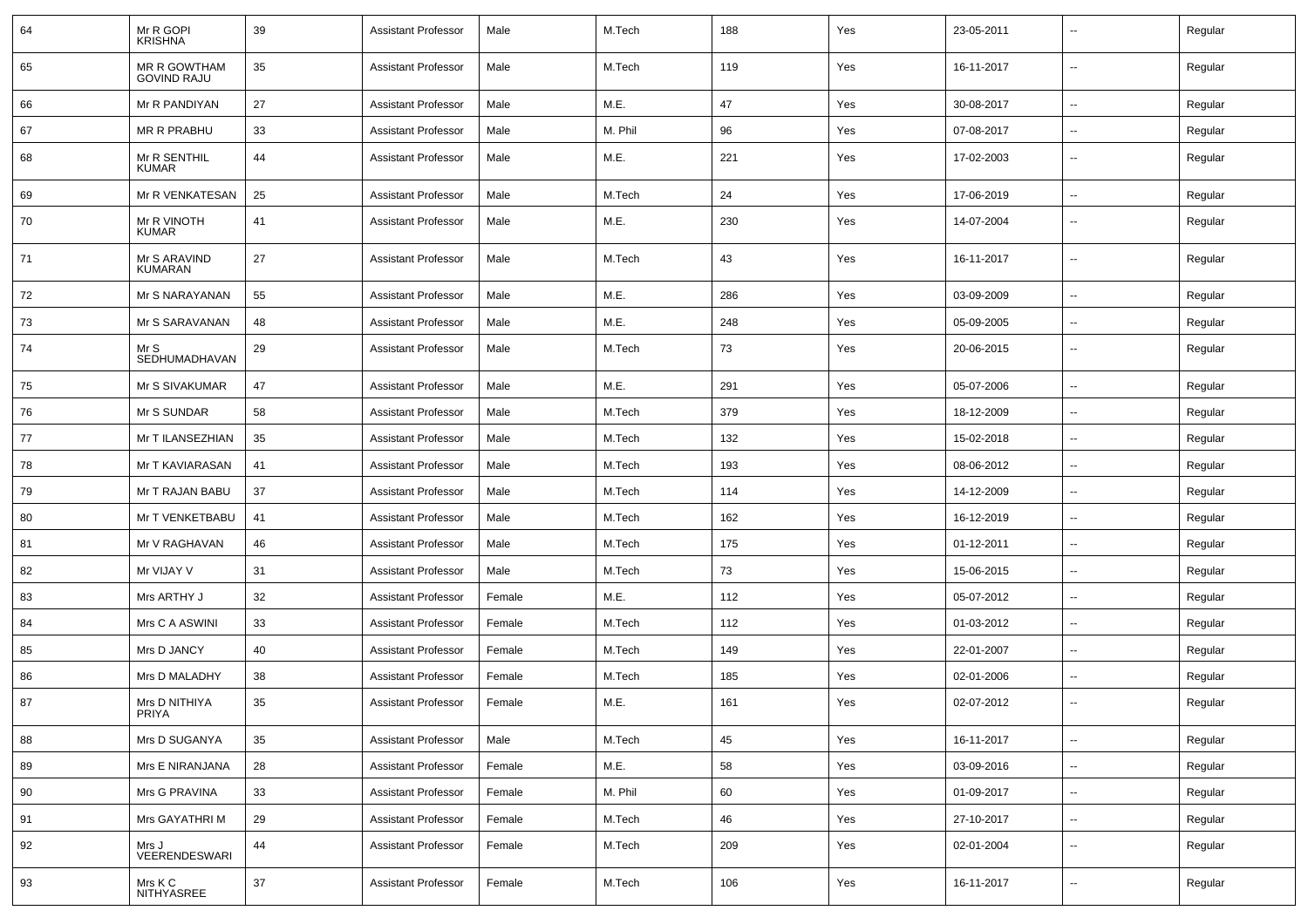| 94  | Mrs K KAVITHA                | 38 | <b>Assistant Professor</b> | Female | M.Tech  | 51  | No  | 24-08-2015 | 30-09-2019               | Regular |
|-----|------------------------------|----|----------------------------|--------|---------|-----|-----|------------|--------------------------|---------|
| 95  | Mrs K KIRTHIKA               | 33 | <b>Assistant Professor</b> | Female | M.Tech  | 121 | No  | 01-12-2020 | 27-01-2021               | Regular |
| 96  | Mrs M<br><b>BUVANESVARI</b>  | 39 | <b>Assistant Professor</b> | Female | M.Tech  | 145 | Yes | 21-06-2007 | -−                       | Regular |
| 97  | Mrs M INDUMATHY              | 32 | <b>Assistant Professor</b> | Female | M.Tech  | 110 | Yes | 21-06-2012 | -−                       | Regular |
| 98  | Mrs M MANJULA                | 35 | <b>Assistant Professor</b> | Female | M.Tech  | 126 | Yes | 07-02-2011 | --                       | Regular |
| 99  | Mrs M RAJESWARI              | 34 | <b>Assistant Professor</b> | Female | M. Phil | 60  | No  | 02-03-2016 | 30-05-2020               | Regular |
| 100 | Mrs M SIAMALA<br><b>DEVY</b> | 38 | <b>Assistant Professor</b> | Female | M.Tech  | 140 | Yes | 16-11-2017 | --                       | Regular |
| 101 | Mrs M<br>VENKATALAKSHMI      | 43 | <b>Assistant Professor</b> | Female | M.Tech  | 211 | Yes | 03-12-2004 | Ξ.                       | Regular |
| 102 | Mrs P<br>SHARMILADEVY        | 33 | <b>Assistant Professor</b> | Female | M.Tech  | 109 | Yes | 11-06-2012 | $\sim$                   | Regular |
| 103 | Mrs PABITHA B                | 31 | <b>Assistant Professor</b> | Female | M.E.    | 90  | Yes | 27-01-2014 | $\overline{\phantom{a}}$ | Regular |
| 104 | <b>MRS PYIMPOZHLI</b>        | 35 | <b>Assistant Professor</b> | Female | M. Phil | 112 | Yes | 01-08-2016 | $\overline{\phantom{a}}$ | Regular |
| 105 | Mrs R JAYALAKSMI             | 38 | <b>Assistant Professor</b> | Female | M.Tech  | 168 | Yes | 16-07-2008 | $\sim$                   | Regular |
| 106 | MrS R KARPAGAM               | 32 | <b>Assistant Professor</b> | Female | M.Tech  | 60  | Yes | 17-06-2019 | --                       | Regular |
| 107 | Mrs R RADHIGA                | 33 | <b>Assistant Professor</b> | Female | M.Tech  | 92  | Yes | 12-08-2016 | ⊷.                       | Regular |
| 108 | Mrs S ANANDHI                | 31 | <b>Assistant Professor</b> | Female | M.Tech  | 64  | Yes | 01-09-2017 | --                       | Regular |
| 109 | Mrs S SRI SAYE<br>LAKSHMI    | 34 | <b>Assistant Professor</b> | Female | M.Tech  | 70  | Yes | 12-09-2017 | --                       | Regular |
| 110 | Mrs T<br>LOGASUNDARI         | 32 | <b>Assistant Professor</b> | Female | M.E.    | 50  | No  | 19-06-2017 | 05-11-2020               | Regular |
| 111 | <b>MRS THENMOZHI</b><br>S    | 32 | <b>Assistant Professor</b> | Female | M. Phil | 111 | No  | 17-11-2011 | 22-06-2020               | Regular |
| 112 | Mrs V<br>JAYALAKSHMI         | 49 | <b>Assistant Professor</b> | Female | M.Tech  | 233 | Yes | 14-07-2004 | --                       | Regular |
| 113 | Ms ELAKIA K                  | 28 | <b>Assistant Professor</b> | Female | M.Tech  | 45  | Yes | 16-11-2017 | -−                       | Regular |
| 114 | Ms P AMSALEKHA               | 30 | <b>Assistant Professor</b> | Female | M.Tech  | 73  | Yes | 16-06-2015 | $\overline{a}$           | Regular |
| 115 | <b>MS R JAYASHRI</b>         | 29 | <b>Assistant Professor</b> | Female | M.Tech  | 60  | No  | 15-06-2015 | 01-12-2020               | Regular |
| 116 | Ms R VISHNU<br>PRIYANKA      | 28 | <b>Assistant Professor</b> | Female | M.E.    | 33  | Yes | 15-02-2018 | $\overline{\phantom{a}}$ | Regular |
| 117 | Ms S RAMYA                   | 31 | <b>Assistant Professor</b> | Female | M.Tech  | 31  | Yes | 16-11-2017 | $\overline{\phantom{a}}$ | Regular |
| 118 | Ms V PADMAPRIYA              | 30 | <b>Assistant Professor</b> | Female | M. Phil | 62  | No  | 01-09-2017 | 23-12-2019               | Regular |
| 119 | Dr J JUNO<br>JASMINE         | 45 | Associate Professor        | Female | Ph.D    | 239 | Yes | 18-08-2005 | н.                       | Regular |
| 120 | Dr N<br>SINOUVASSANE         | 45 | Professor                  | Male   | Ph.D    | 264 | Yes | 03-05-2006 | $\overline{\phantom{a}}$ | Regular |
| 121 | Mr S<br><b>SANGIVIKUMAR</b>  | 44 | <b>Assistant Professor</b> | Male   | MBA     | 135 | Yes | 11-06-2019 | н.                       | Regular |